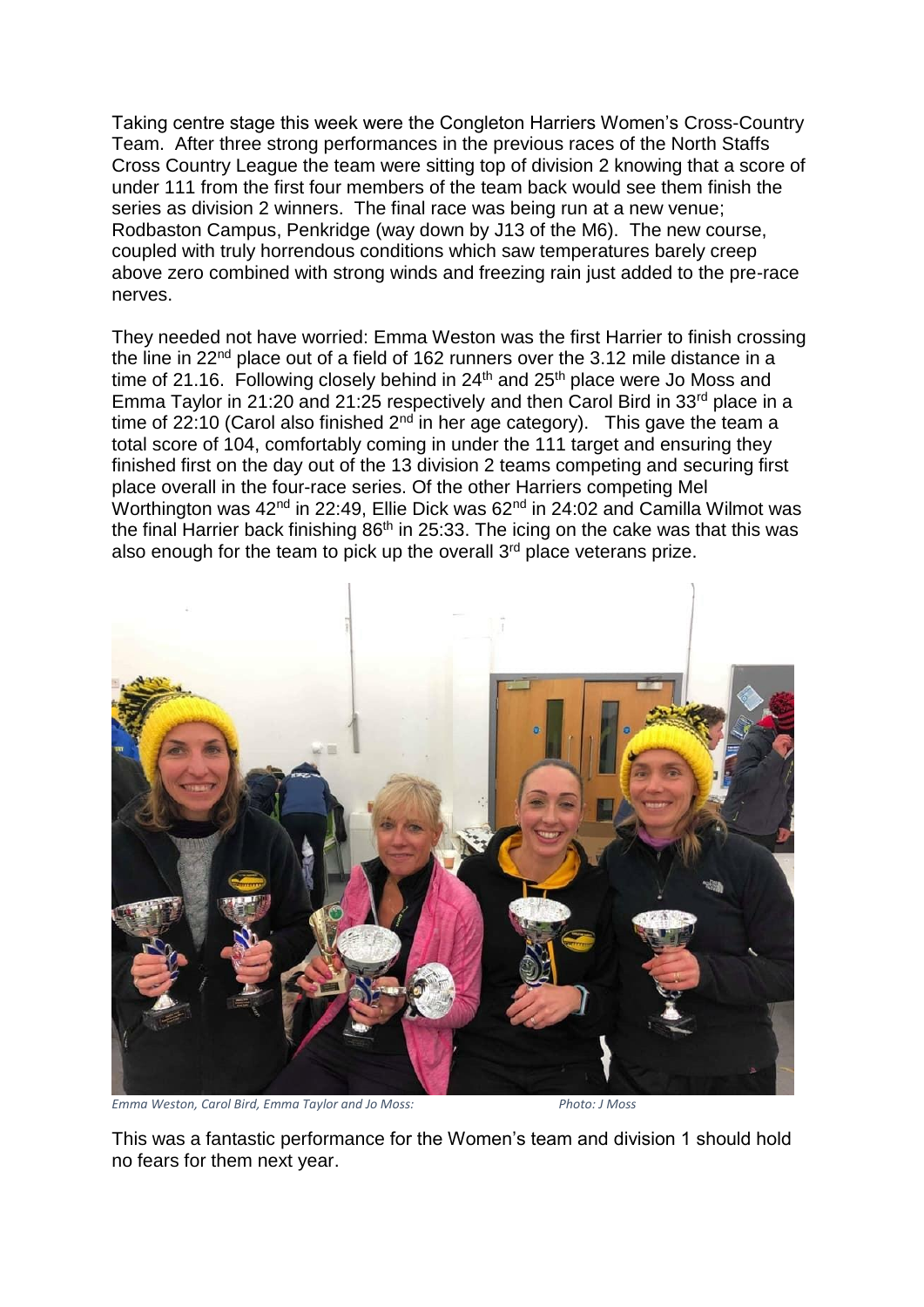For the men, their race was a 4.74 mile course in a field of 254 runners. The Harriers knew that a strong performance on the day could see them push for a higher position overall and they didn't disappoint. The first four runners finished with a total of 311 points, easily their best score of the series finishing  $4<sup>th</sup>$  on the day out of the 16 division 2 teams competing which was also enough to see them climb to a final position of 6th in the overall race series. The four scoring members of the team were Anthony Allen who finished 40<sup>th</sup> in 30:09, Bryan Lomas, 83<sup>rd</sup> in 32:25, Chris Moss  $91^{st}$  in 32:34 and Stuart Rider,  $97^{th}$  in 32:46. They were followed by Jason Jones in 155<sup>th</sup> in 36:27, Nick Budd 163<sup>rd</sup> in 36:56, James Yates 165<sup>th</sup> in 36:59, Paul Steel, 180<sup>th</sup> in 37:50, Jack Sargeant, 190<sup>th</sup> in 38:54, Paul Crean, 209<sup>th</sup> in 40:33, Nigel Poole, 213<sup>th</sup> in 41:04, Martin Sands, 221<sup>st</sup> 42:03 and Duncan Young, 234<sup>th</sup> in 43:49.

Sunday saw another social run outing. Being the festive season, the Harriers and friends decided to make use of a local race, taking the opportunity to dress up in full Santa and elf regalia. The runners joined in the South Moorlands Athletic Club Christmas Cracker which is normally routed over part of the Roaches. This year, however due to icy conditions, the race was switched to a safer 4.7 mile road route around Tittesworth Reservoir. Of the Harriers in the group, Gill Armstrong finished  $80<sup>th</sup>$  out of the 189 competitors in 41:58 followed by Phil Dawson, 84<sup>th</sup> in 42:24, Debbie Hill, 106<sup>th</sup> in 44:46 (also finishing  $2<sup>nd</sup>$  in her age category) and Dave Whittaker, 114<sup>th</sup> in 46:06.



**Festive runners at the Christmas Cracker Photo: Photo: Photo: Phil Dawson**